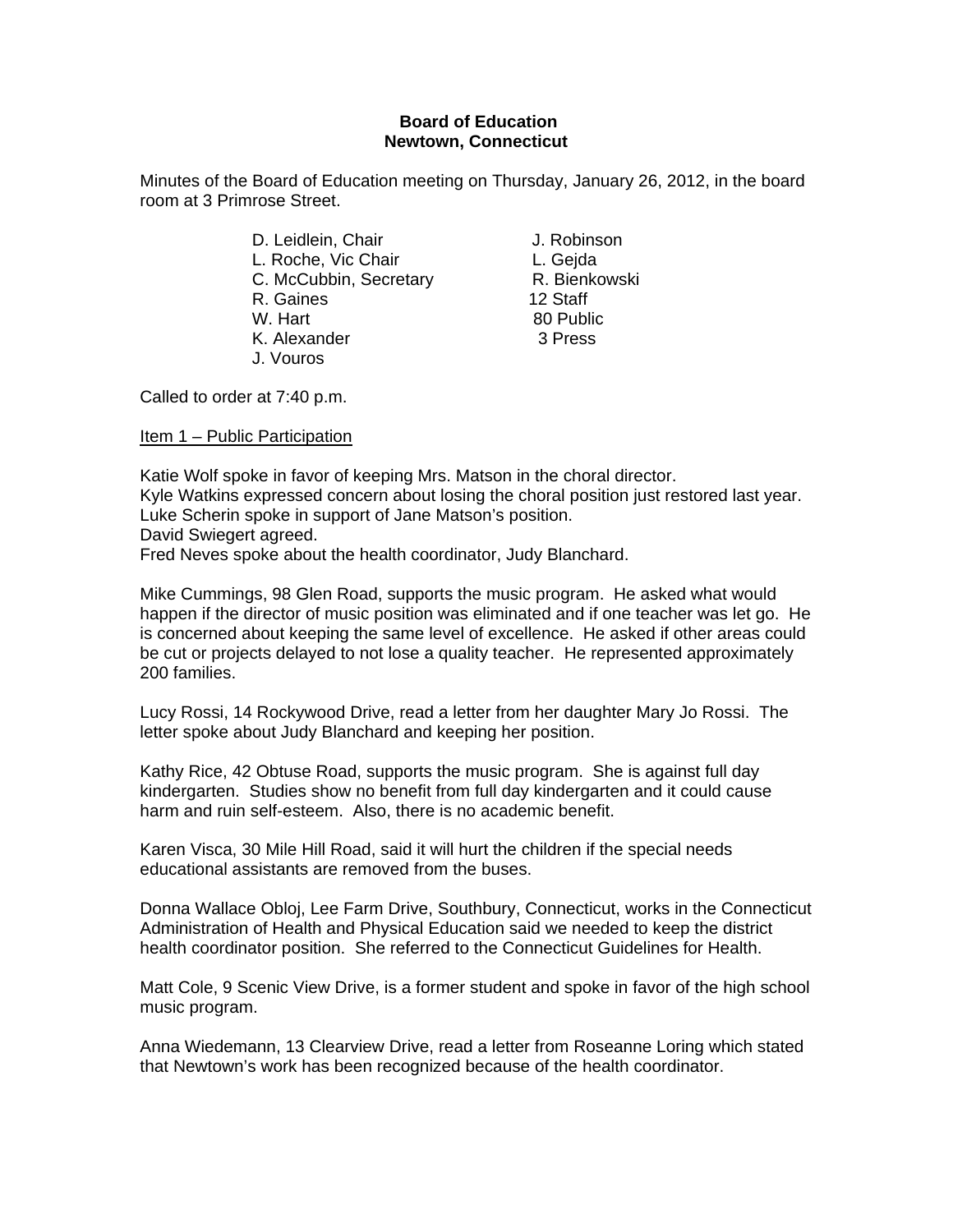Board of Education **-2-** Figure 26, 2012

Gina Bradbury, 92 Castle Hill Road, is in favor of full day kindergarten. The children bring home work that there is no time to complete in school and there is also a lack of recess time.

David Smith, 41 New Lebbon Road, said music teaches discipline and allows for better learning in other areas.

Mary Oliver, a senior, said her whole life has changed because of the teachers she's had especially by Judy Blanchard. She teaches us how to be good persons.

Dane Vontoble, 3 Drummers Lane, said the budget as to be aligned to a strategic plan and return to blue ribbon status. He urged the China initiative be cut. We need to keep the health coordinator position. Adding six positions is without merit. Supports full day kindergarten and the gifted program. Offered to serve on any committee.

Amber Mason, 29 Taunton Ridge Road, is in favor of full day kindergarten for more individual time and extra attention. The goal is to have better than average students.

John Buterra, 27 Cannon Drive, has been a music teacher for 25 years. The director of music position is very important. His district eliminated it but had to reinstate it.

Rich Hyal, 11 Roosevelt Drive, supports the full day kindergarten.

Garin Gazidena, 48 Little Brook Lane, has a three-year-old son and protested the removal of EAs on school buses.

Carla Kron 4 Clapboard Ridge Road, supports the director of music position. She hasn't found a strategy in place for buying 100 IPods. She asked that we look at the temperatures in the schools with the air conditioning being on in September and October. This effects our student's learning.

Karen Rosman, 13 Stonewall Ridge, is in favor of full day kindergarten. There is very little recess or socialization.

Karen Kugler, 29 Brookwood Drive, supports full day kindergarten but we also need to fix the buildings. We need to have alternatives and solutions for the public.

Linda Thomas, 2 Clapboard Ridge Road, read a letter from her daughter, Abby Clements, in support of the Health Coordinator position.

Judy Blanchard, Plumtrees Road, stated some of the responsibilities of her position as Health Coordinator includes engaging the schools and community on health education including substance abuse along with the responsibility of the health curriculum. She holds parent sessions, chairs the strategic plan character development team and cochairs the Newtown Prevention Council with Chief Mike Kehoe.

Dr. Ana Paula Machado, medical director for the school system, feels the Health Coordinator position is essential to the town. She knows what Mrs. Blanchard does with our students. She also supports the music department.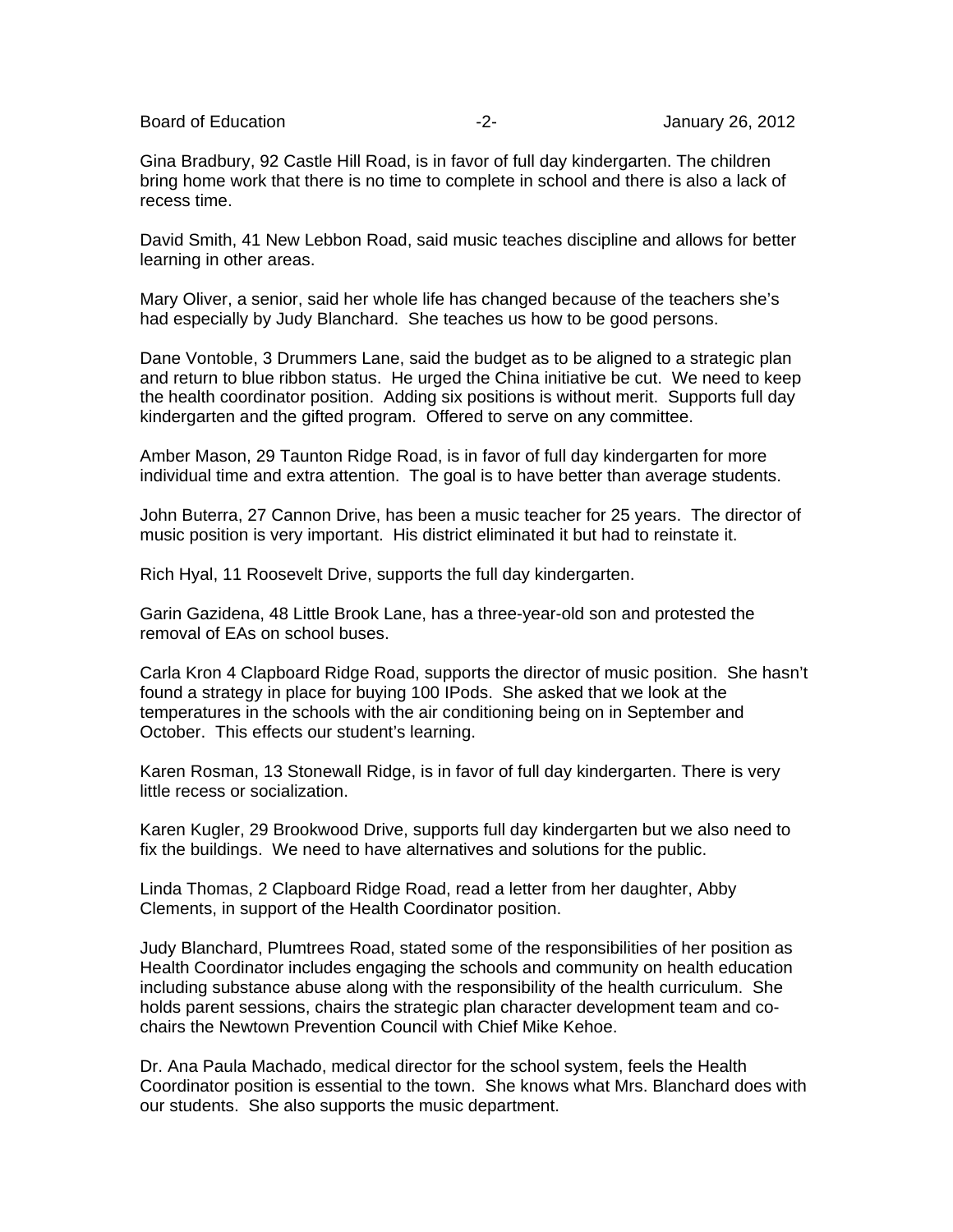Board of Education **Contract Contract Contract Contract Contract Contract Contract Contract Contract Contract Contract Contract Contract Contract Contract Contract Contract Contract Contract Contract Contract Contract Cont** 

Michelle Assante, 16 Wendover Road, spoke in favor of the full day kindergarten. The China program is about being good citizens but it seems a bit extravagant.

Lisa LaPlant, 9 Fern Lane, has a four-year-old son and is concerned for his safety. She asked to keep the EAs on the buses.

Michelle Hiscavich, Director of Music, said she has been in the district for 24 years with 17 years as Director of Music. Parents in district value our program. We have been in the top 100 music programs in the state.

Kathy Hall, 19 Tamarack Road, is a Newtown High School math teacher. She supports full day kindergarten.

Chrissie Costel, 81 Cedar Hill Road, supports the full day kindergarten program.

Maria Horvath, 20 Main Street, supports the full day kindergarten.

## Item 2 – Budget Discussion

Mrs. Leidlein asked about removing the EAs from the pre-school buses. Dr. Robinson stated they were not being removed from preschool buses. Initially the decision was made to do that and parents were called but we decided against it.

Mrs. Leidlein also asked about the Ipads purchased for the district.

Dr. Robinson said they were first used as an aid for the special education population. We began downloading the software for IEPs so most are in special education. We are looking at the ability to do classroom observations on Ipads. We also used grant money. Mrs. Leidlein asked for more information.

Mrs. Roche asked what was spent on the Ipads for the next meeting. Mrs. Leidlein asked for a revised list of prioritized items.

Mrs. Leidlein asked why studies found that there were no significant gains for students after grade 3 who attended full day kindergarten.

Mrs. Peters asked to wait for the research. It is important to know that it takes a number of uears to get to that point.

Mrs. Leidlein asked for that information at the February 7 meeting. She referred to a study from Tufts. She would like it emailed to the Board.

Mr. Vouros wanted to know where the studies took place and how long ago. We need to clarify that if we move the pre-k program if the staff will be able to care for these children.

Mrs. Peters said we are mandated by their EEPs. Hawley has an OT to share. Dr. Robinson said if the students are at different school they will develop a schedule for them.

Mrs. Roche said we've heard so many people supporting full day kindergarten but it will also impact the pre-K program. We have to make sure all of their services will be addressed.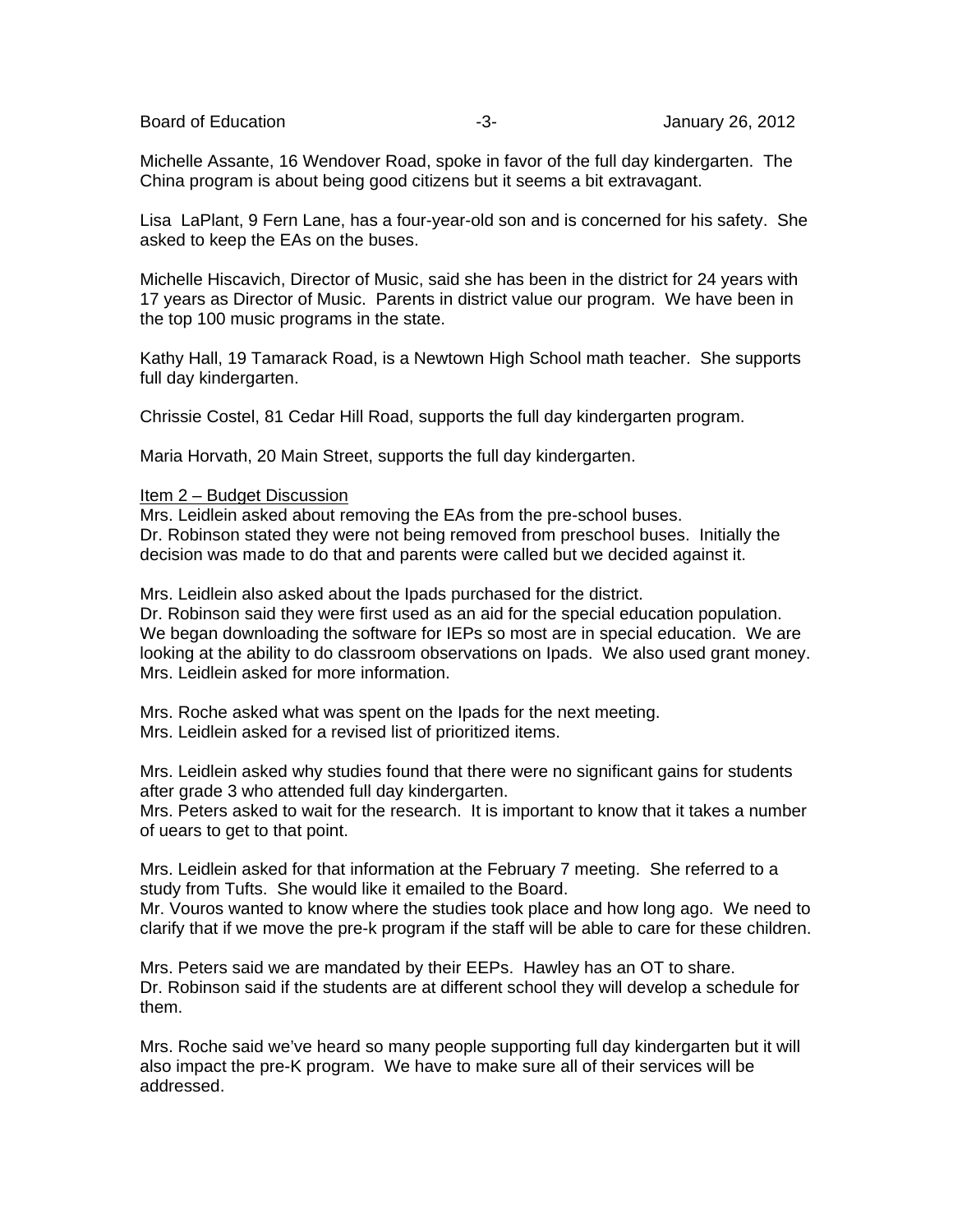Board of Education **-4-** Figure 26, 2012

Dr. Robinson spoke about her priority list. Full day kindergarten is the first priority. Because of concerns for NEASC in 2015 she requested positions for the high school as the second priority. We have a lot of work to do before 2015. Lack of clerical help was noted in the last NEASC report. Because of cuts at Reed which made scheduling so difficult she put positions back there as the third priority. Pupil personnel is the fourth priority, district level position is fifth and security staff is sixth.

Mrs. Roche asked for a list of priorities broken out as separate items instead of listing each school.

Dr. Robinson said the Ipads came out of ARRA funds and the IDEA grant.

Mrs. Leidlein asked for items listed after full day kindergarten to be prioritized. Mrs. Roche asked where technology fell in the priority list. Mrs. Leidlein asked Mrs. Amodeo for a list of prioritized items.

Mr. Hart asked about outsourcing security. Dr. Robinson would get that information. Mr. Hart was dismayed that we have music and health and K-12 positions being swapped.

Dr. Robinson said trading these positions was not her first choice.

Mrs. Roche asked about the \$40,000 Mrs. Blanchard mentioned for salary.

Dr. Robinson said that amount was from a grant for the town.

Dr. Gejda said it is a federal grant for the Newtown Prevention Council which identified particular areas to be addressed. A town or coalition has to agree to use the funds for specific things. Mrs. Blanchard is the program director and doesn't get paid. There is also a program coordinator that tries to meet the conditions for the grant. To get the grant they needed a fiduciary agent to send out the monies from the grant. The Legislative Council receives \$125,000 for that grant. It includes the Police Chief, Mrs. Blanchard, and the Director of Newtown Youth and Family Services. The discussion was if Mrs. Blanchard would get paid if she took over some of the duties.

Mrs. Roche is concerned that the Health Coordinator position is on the table. She has strengths that can't be replaced. She agrees with the language arts and science positions and asked if we kept the music and health position where the priority would be for the two K-12 instructional leader positions.

Dr. Robinson said the math/science coordinator would have priority over the language arts position. We could add one this year and the other next year. Full day kindergarten is the start. Getting ready for NEASC would involve these district level coordinators. She would keep the math/science position.

Mrs. Leidlein asked the Board to comment on the full day kindergarten program. Each member was in favor of the full day kindergarten program. Mrs. Roche is still concerned about the pre-school program and wanted her questions answered.

Dr. Robinson said we need to move the Sandy Hook children to their home schools which frees up a classroom at Head O'Meadow. We feel it's in the best interest of the students to be in their home schools.